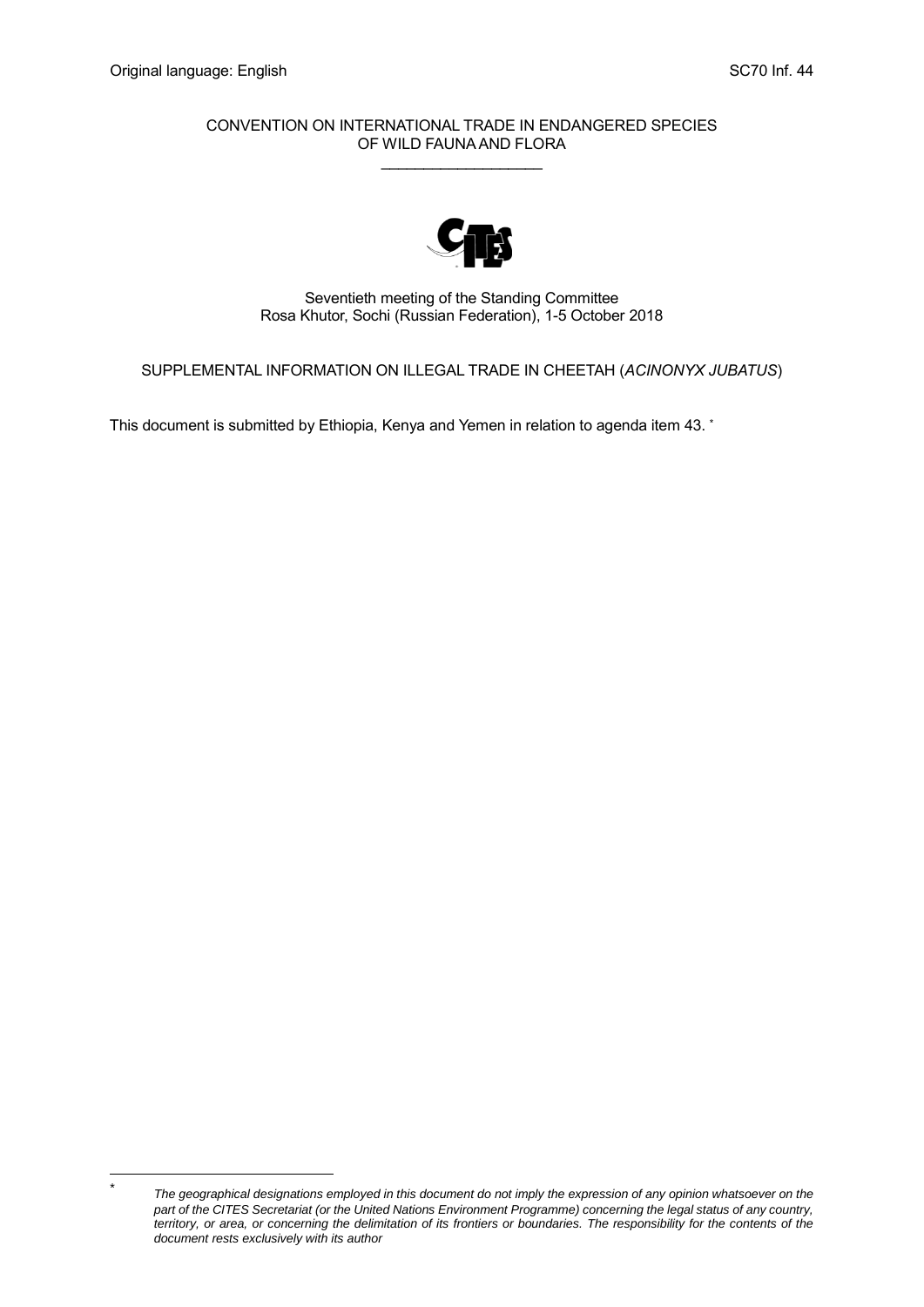# **SUPPLEMENTAL INFORMATION ON ILLEGAL TRADE IN CHEETAH (***ACINONYX JUBATUS***)**

This information document has been submitted by Ethiopia, Kenya and Yemen in relation to agenda item 43 on Illegal Trade in Cheetahs (*Acinonyx jubatus*): Report of the Secretariat. The purpose of this document is to assist the Standing Committee in formulating its recommendations on cheetah trafficking, to the 18<sup>th</sup> meeting of the Conference of Parties. The information contained herein is supplemental to the data contained in Annex 2 of SC70 Doc. 43*.* 

## **Background**

- 1. The cheetah continues to experience major reductions in its geographic range over the last century and population estimates in the areas most affected by illegal trade in East Africa (Ethiopia, northern Kenya, South Sudan and northern Uganda) amount to little more than 500 individuals† .
- 2. An inter-sessional working group on illegal cheetah trade re-established at SC69 compiled an analysis of responses received from Parties who responded to a questionnaire (Notification 2018/058‡ ), and is appended to SC70 Doc. 43 (Annex 2). In its assessment of this analysis, the Secretariat states that, "*Although there is some illegal international trade in cheetahs, the available information suggests that this remains limited*".
- 3. As the Secretariat notes in SC70 Doc. 43, this conclusion is based on figures provided by national CITES authorities or approved by them. The Secretariat also included data from a compilation of the 2016 annual illegal trade data on cheetahs, submitted by Parties to the United Nations Office on Drugs and Crime. When combining the data from both sources, the document states that, "*between 2015 and mid-2018, 13 live cheetahs, 15 cheetah skins, two cheetah skulls, one small piece of a cheetah specimen and two kilograms of unspecified cheetah specimens were seized by authorities*."
- 4. Although the aforementioned questionnaire survey (E-Notif-2018/058) was a worthwhile exercise in trying to establish the extent of implementation by Parties of Decision 17.127 $^\mathfrak{H}$ , the numbers of confiscated cheetah contained therein is unlikely to represent the full extent of the trade, and should not be the sole basis for assessing the scale and significance of illegal trade in cheetah. A study commissioned by CITES in 2013 demonstrated that the level of illegal cheetah trade is likely to be substantially higher than reported confiscations. A subsequent analysis estimated at least 61% of known cases of illegal trade in cheetahs is not intercepted by authorities (Tricorache et al, 2018).
- 5. The significance of illegal trade to the conservation of a species should not be gauged only from the number of animals traded, but should be assessed relative to the size and conservation status of the source populations. As noted above, the source populations of cheetah in East Africa are extremely small and of high conservation concern and, hence, even a low level of trade poses a significant risk to their survival.
- 6. For the same period covered by the data presented in SC70 Doc. 43 (Jan 2015-June 2018), a nongovernmental organization (Cheetah Conservation Fund (CCF)) has recorded 100 confirmed cases of illegal cheetah trade involving 393 animals or products (274 live cheetahs and 119 products, e.g., skins, skulls).

l † Durant, S., et al. 2017. The global decline of cheetah *Acinonyx jubatus* and what it means for conservation. Proceedings of the National Academy of Science; vol. 114 no. 3 528-533 doi:10.1073/pnas.1611122114.

*<sup>‡</sup> <https://cites.org/sites/default/files/notif/E-Notif-2018-058.pdf>*

*<sup>§</sup> <https://cites.org/eng/dec/valid17/81848>*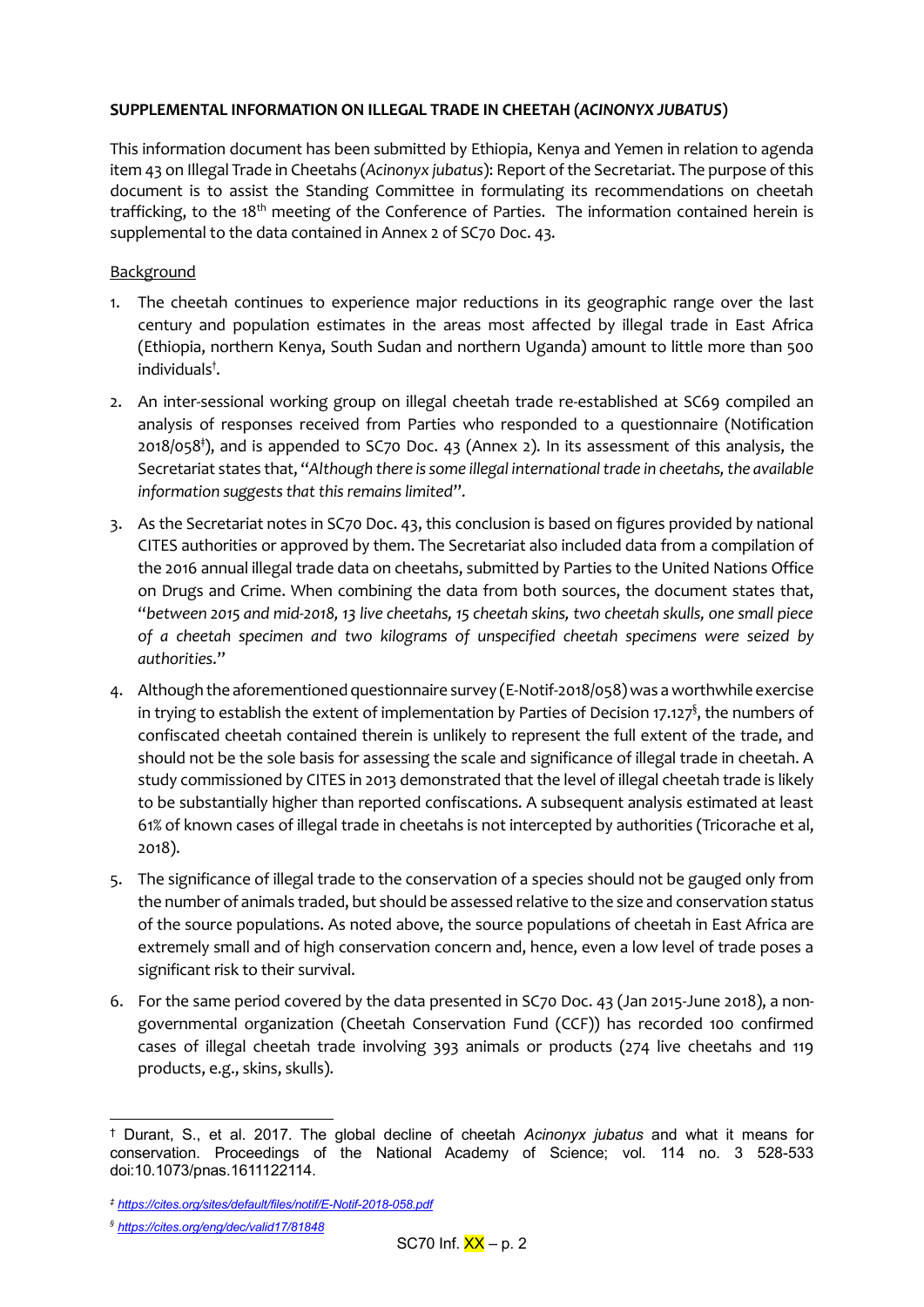- 7. Over 75% of illegal cheetah trade cases are undetected by authorities. Confiscations represent 39.3% of all confirmed cases and 22.1% of all known cheetahs in the trade (see Figure 1 below). The 32 confiscated cheetahs and products reported in SC70 Doc. 43 represent 36.8% of 87 on record, and 8% of the total 393 cheetahs or products known from all sources to have been illegally traded during the reviewed period.
- 8. The CITES-commissioned study (Nowell, 2014) also found that Eastern Africa had the most records of illegal cheetah trade caused by the demand for exotic pet trade in the Arabian Peninsula. It also highlighted that Eastern Africa is the region in which wild cheetah populations are likely to be most negatively impacted by illegal trade. The study reported 43 live cubs confiscated in Somaliland (2011-2013), and the region has been identified as the main transit route for cheetah from Eastern Africa to the Middle East.
- 9. Kenya, Ethiopia and Yemen believe that, far from being "*limited*", illegal international trade continues to be a significant and urgent threat to wild populations. By way of example, Kenya is aware that there are currently 11 confiscated cheetah cubs receiving NGO care in Somaliland; 8 of which were confiscated within a three-week period in August 2018.



### **Figure 1. Total cheetah in illegal trade**

l

Table 1 is a comparison summary of data included in document SC70 Doc.43 and confirmed data\*\* compiled by CCF. Numbers in parenthesis denote confiscations reported in the CITES document from data supplied by four Parties through the questionnaires and illegal trade report data compiled by the UNODC for 2016. When comparing 87 confiscations against 394 cheetahs or

*<sup>\*\*</sup> Although the illegal nature of the trade makes it difficult to obtain information, CCF sources its data from its direct involvement in illegal cheetah trade cases: 36%; official channels (CITES, governments and government/NGO partnerships,): 28%; partner NGOs and field reports (e.g., veterinarians, cheetah owners/buyers): 28%; and media articles: 8%. Within these sources, reports are checked for veracity through interviews, online searches for official records, digital evidence (video, images). Only data that is confirmed via two such independent sources of evidence is included in this document. An additional 33 cases involving 254 cheetahs, while likely to be veridic, are excluded from these data for lack of additional verification.*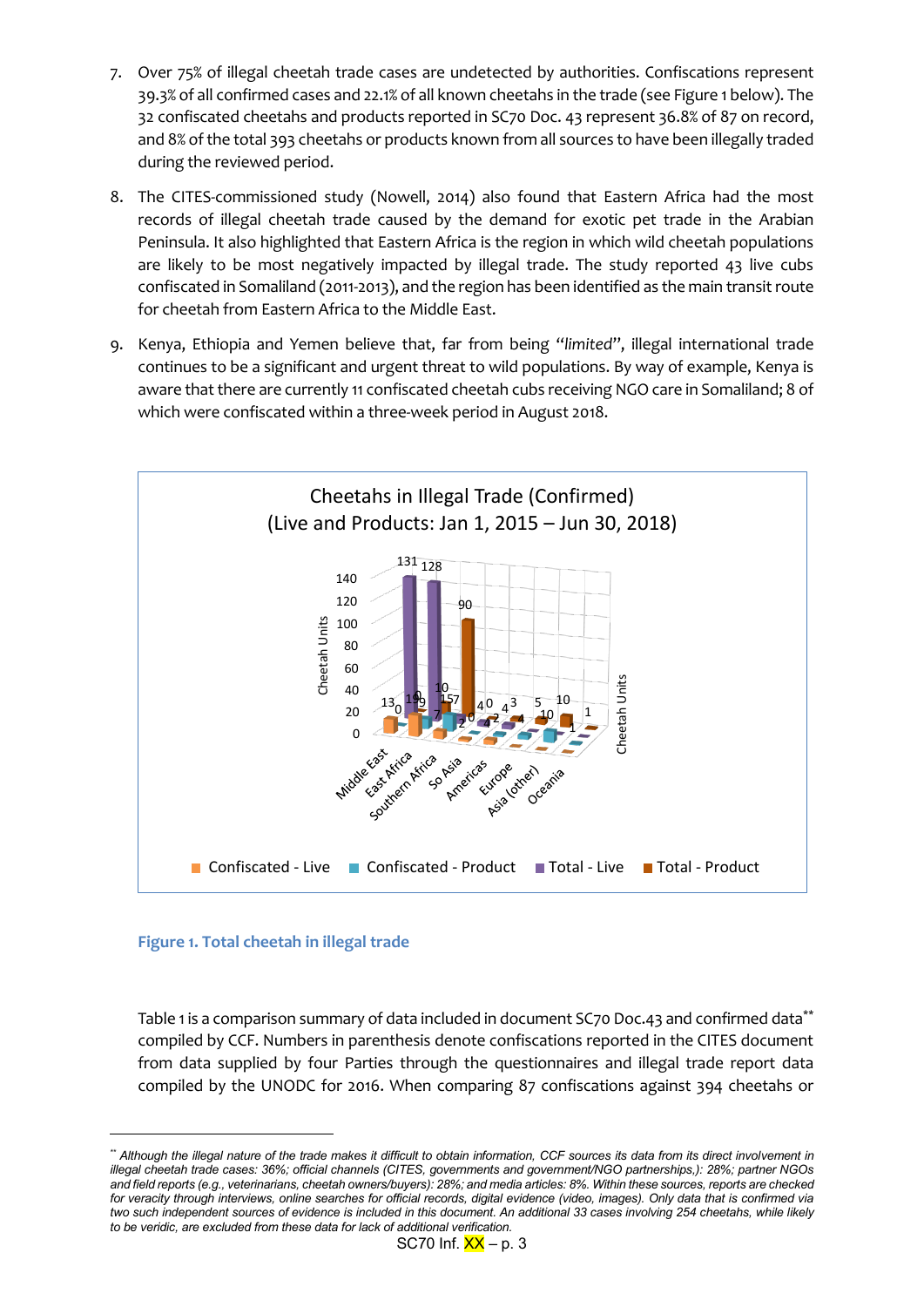cheetah products in the trade, the detection rate is 21.3%, while the remaining 78.7% are undetected cases. If a possible additional 254 cheetahs are included<sup>4</sup>, then this detection rate would be even lower, at 11.1%.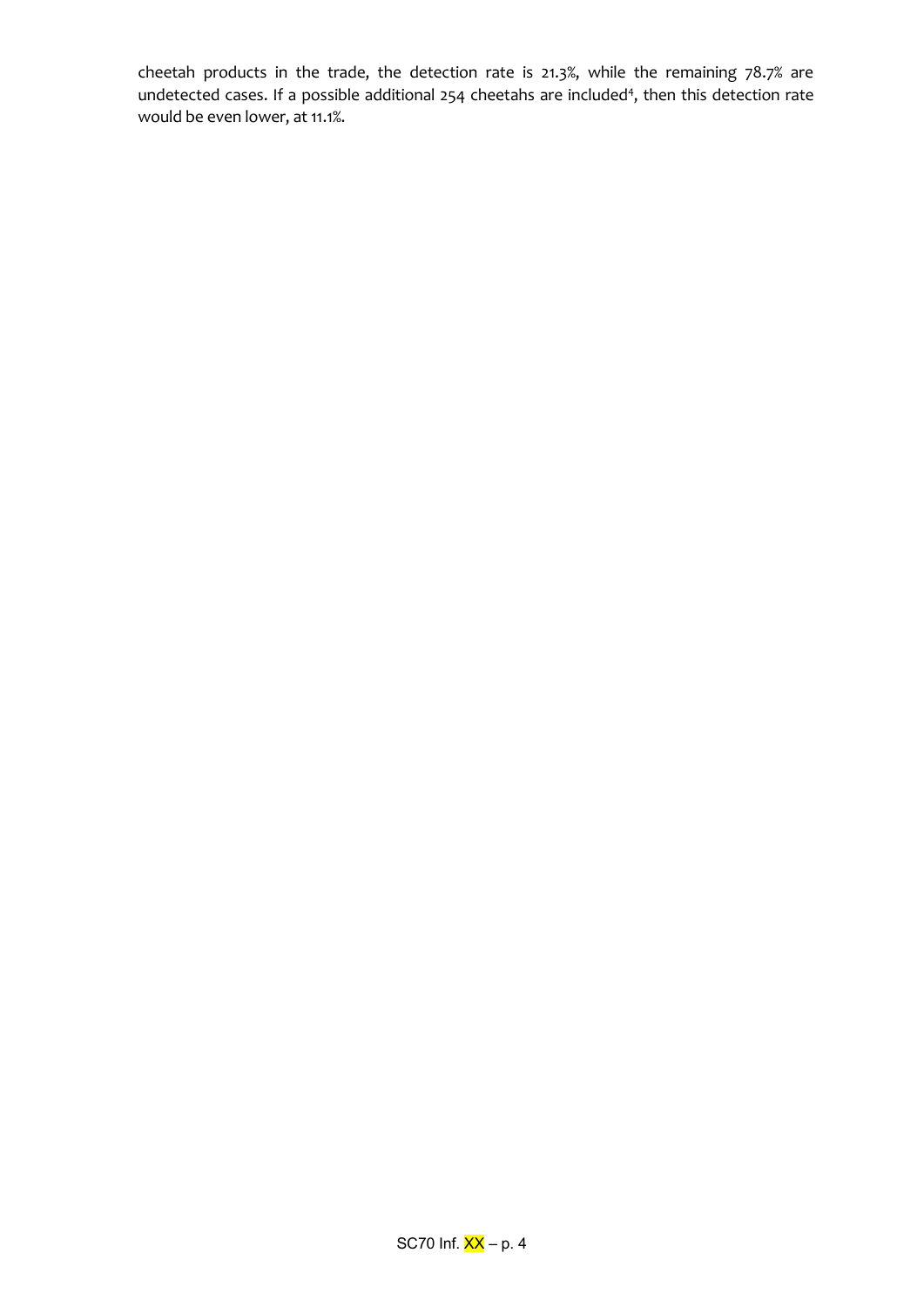|                    | Live                     |                          | <b>Products</b>          |               | Total in<br><b>Trade</b> | <b>Total Confiscated</b> |
|--------------------|--------------------------|--------------------------|--------------------------|---------------|--------------------------|--------------------------|
| Region             | <b>Total</b>             | Confiscated              | <b>Total</b>             | Confiscated   |                          |                          |
| East Africa        | 128                      | 19                       | 10                       | 9             | 138                      | 28                       |
| Middle East        | 131                      | 13(9)                    | $\overline{\phantom{a}}$ | ۰             | 131                      | 13(9)                    |
| Southern Africa    | $\overline{7}$           | 7(4)                     | 90                       | 15(13)        | 97                       | 22(17)                   |
| Asia (other)       |                          | $\overline{\phantom{a}}$ | 10                       | 10            | 10                       | 10                       |
| Americas           | 4                        | $\overline{4}$           | $\overline{3}$           | 2(2)          | $\overline{7}$           | 6(2)                     |
| Europe             | $\overline{\phantom{a}}$ | $\overline{\phantom{a}}$ | 5                        | 5(4)          | 5                        | 5(4)                     |
| So Asia            | $\overline{4}$           | $\overline{2}$           | --                       | $\frac{1}{2}$ | $\overline{4}$           | $\overline{2}$           |
| Oceania            |                          | $\overline{\phantom{a}}$ | $\mathbf{1}$             | $\mathbf{1}$  | $\mathbf{1}$             | $\mathbf{1}$             |
| <b>Grand Total</b> | 274                      | 45(13)                   | 119                      | 42(19)        | 393                      | 87(32)                   |

## **Table 1. Comparison summary of data**

10. Kenya, Ethiopia and Yemen invite the Standing Committee to take note of the information provided in this document in its deliberations of agenda item 43.

### **References:**

- CITES 2018a. Illegal Trade in Cheetahs. Notification to the Parties No. 2018/058. CITES, Geneva. 2018. <https://www.cites.org/sites/default/files/notif/E-Notif-2018-058.pdf> and [https://www.cites.org/sites/default/files/notif/E-Notif-2018-058-A.docx.](https://www.cites.org/sites/default/files/notif/E-Notif-2018-058-A.docx) Downloaded on 4 June 2018.
- CITES 2018b. Illegal Trade in Cheetahs (*Acinonyx jubatus*): Report of The Secretariat. Document SC70- 43. Seventieth meeting of the Standing Committee Rosa Khutor, Sochi (Russian Federation), 1- 5 October 2018. CITES, Geneva. 2018[. https://cites.org/sites/default/files/eng/com/sc/70/E-SC70-](https://cites.org/sites/default/files/eng/com/sc/70/E-SC70-43.pdf) [43.pdf.](https://cites.org/sites/default/files/eng/com/sc/70/E-SC70-43.pdf) Downloaded on 23 August 2018.
- Durant, S., Mitchell, N., Groom, R., Pettorelli, N., Ipavec, A., Jacobson, A.P., Woodroffe, R., Böhm, M., Hunter, L.T.B., Becker, M.S., Broekhuis, F., Bashir, S., Andresen, L., Aschenborn, O., Beddiaf, M., Belbachir, F., Belbachir-Bazi, A., Berbash, A., Brandao de Matos Machado, I.,, Breitenmoser, C., Chege, M., Cilliers, D., Davies-Mostert, H., Dickman, A.J., Ezekiel, F., Farhadinia, M.S., Funston, P., Henschel, P., Horgan, J., de Iongh, H.H., Jowkar, H., Klein, R., Lindsey, P.A., Marker, L., Marnewick, K., Melzheimer, J., Merkle, J., M'soka, J., Msuha, M., O'Neill, H., Parker, M., Purchase, G., Sahailou, S., Saidu, Y., Samna, A., Schmidt-Küntzel, A., Selebatso, E., Sogbohossou, E.A., Soultan, A., Stone, E., van der Meer, E., van Vuuren, R., Wykstra, M., and Young-Overton, K., 2016, The global decline of cheetah *Acinonyx jubatus* and what it means for conservation. Proceedings of the National Academy of Science - PNAS 2016; Published online before print December 27, 2016. PNAS January 17, 2017 vol. 114 no. 3 528-533 doi:10.1073/pnas.1611122114.
- Nowell, K., 2014, An assessment of the conservation impacts of legal and illegal trade in cheetahs *Acinonyx jubatus*. IUCN SSC Cat Specialist Group report prepared for the CITES Secretariat, 65th